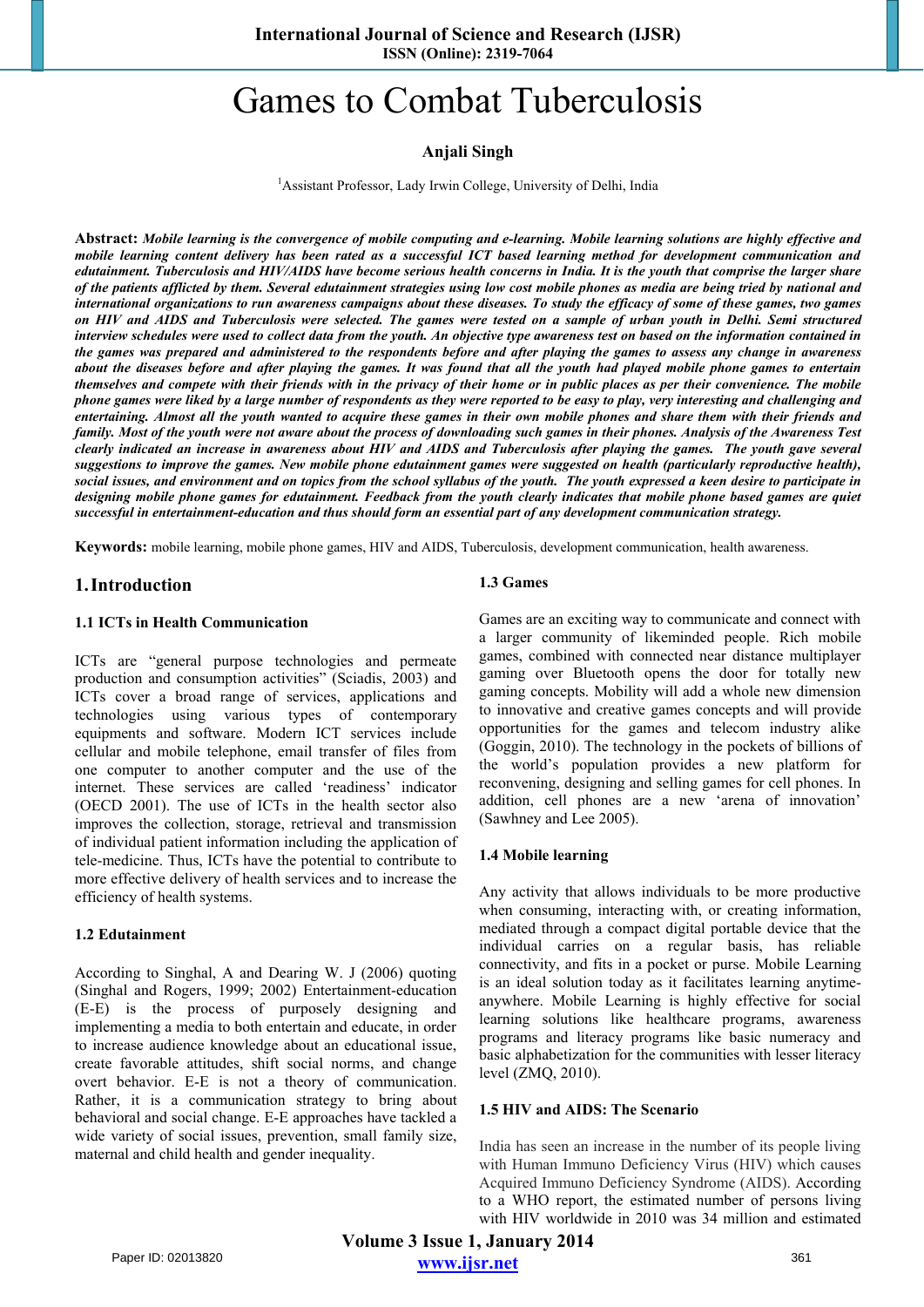number of deaths due to AIDS in 2010 was 1.8 million worldwide. Approximately 2.4 million people in India were living with HIV in 2010.

### **1.6 Tuberculosis: The Status**

India is home to over 3.4 million tuberculosis patients- about one-fifth of the global figure- making it the most TB prevalent country. Of these, 17% have developed multi drug resistance ie, MDR TB (RNTCP, 2010). HIV-AIDS and TB are becoming growing concerns in India. It is the youth that comprise the larger share of their victims. Several edutainment strategies using a variety of media are being tried by national and international organizations to run awareness campaigns on these diseases. One such strategy is use of mobile learning through games. To explore into the domain of edutainment based mobile phone games, following two studies were conducted:

- Study I: Mobile Phone Games for Edutainment: An Exploratory Study (2008-9)
- Study II: Efficacy of Stop TB Cricket: a Mobile Phone Game for Edutainment (2010-11)

The present paper is based on the findings of both these studies.

### **1.7General objective of the present paper**

To explore the range of mobile phone based edutainment games and field test some games as media of edutainment for youth.

### **1.8 Specific objectives**

- 1.To identify edutainment based mobile phone games available in the Indian market.
- 2.To prepare a catalogue of the mobile phone edutainment games collected.
- 3.To find out the perceptions of youth regarding the ease of playing and appeal of AIDS Fighter Pilot and Stop TB Cricket (edutainment based mobile phone games).
- 4.To assess the efficacy of the selected games in changing the awareness of youth about HIV/AIDS and Tuberculosis.

To seek the opinion of the youth with respect to the use of mobile phone games for edutainment.

# **2.Methodology of the two Studies**

### **2.1 Study I**

Mobile phone edutainment games were collected after consulting agencies engaged in the development sector and mobile phone game developers. ZMQ Software Systems (India) was found to be the only organization developing mobile phone edutainment games on health concerns as part of its Corporate Social Responsibility initiative. All the mobile phone games developed by ZMQ Software Systems were analyzed in terms of- edutainment issue, phone specifications required, source, process of installing, method of playing, delivery of messages, entertainment value and gaming experience were analyzed. A catalogue was prepared and printed after reviewing the games. It contained the following information about the games: Title, edutainment issue, year of launch, genre, developer, web link, connectivity, operating system, handset required, language and visuals.

The game AIDS Fighter Pilot was selected for field testing as it did not have any male or female characters, its visuals could be easily identified and was easy to play. This game was available in English therefore it was selected for field testing with 80 youth (15-35 years) who could read English and belonged to middle income group families living in West Delhi. Since this was an exploratory study, the sample was further stratified to include an equal number of youth (16 each) engaged in five different occupation groupsschool going, college going, homemakers, in service and self employed. This enabled the control of variables like age, education, geographical location and nature of occupation of the sample. All the respondents played the game on the same Motorola handset to control the variables of screen size, color resolution, key board controls. The study required a long period of interaction with the respondents as it involved an interview as well as before and after awareness test. Hence, purposive sampling was used to identify the sample.

## **2.2 Study II**

The game Stop TB Cricket could be downloaded in Hindi and was field tested on 80 youth (15-25 years, equal number of male and female) local spoken language resettlement colony, living in a South-East Delhi. All the respondents played the game on the same Nokia handset to control the variables of screen size, color resolution, key board controls. Semi-structured interview schedules were designed to seek the opinion and perceptions of youth in both the studies. Based on the messages appearing in the games awareness tests were prepared. These were administered to the respondents before and after playing the games to assess any change in their awareness. Due to paucity of time, no subsequent testing was done to determine if information was retained over a period of time. The findings of the two studies are described below. They have been organized in the following sections:

# **3.Findings and Discussions**

### **3.1 Review of Mobile Phone Edutainment Games on health**

Seven mobile phone edutainment games disseminating messages on health were identified. These are listed in Table 1. A detailed description of the games was included in a catalogue which can be used as an off line reference material by development practitioners engaged in the field of edutainment.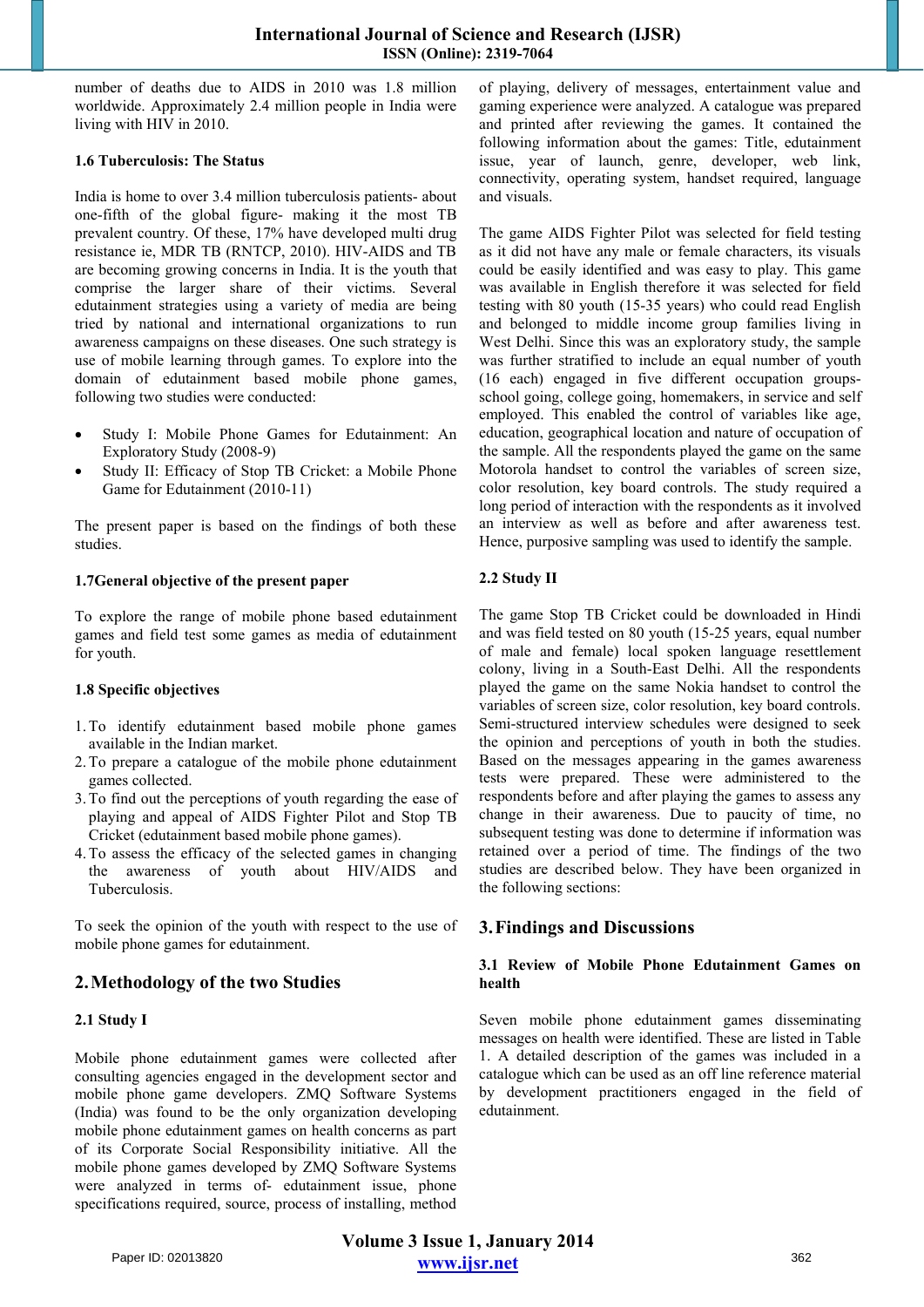# **International Journal of Science and Research (IJSR) ISSN (Online): 2319-7064**

| <b>Table 1.</b> List of Mobile I hold Galiles on Health |                                 |              |                             |
|---------------------------------------------------------|---------------------------------|--------------|-----------------------------|
|                                                         | S. No. Name of the Game         | <i>Issue</i> | Year of Launch              |
| 1.                                                      | AIDS Fighter Pilot HIV and AIDS |              | $1st$ Dec 2006              |
| 2.                                                      | <b>AIDS</b> Penalty             | HIV and AIDS | $1st$ Dec 2006              |
|                                                         | Shootout                        |              |                             |
| 3.                                                      | <b>Safety Cricket</b>           | HIV and AIDS | $1st$ Dec 2005              |
| 4.                                                      | <b>Ribbon Chase</b>             | HIV and AIDS | $1st$ Dec 2005              |
| 5.                                                      | The Messenger                   | HIV and AIDS | $1st$ Dec 2005              |
| 6.                                                      | Quiz with Babu                  | HIV and AIDS | $1st$ Dec 2005              |
| 7 <sub>1</sub>                                          | Stop TB Cricket                 | Tuberculosis | 24 <sup>th</sup> March 2009 |

**Table 1:** List of Mobile Phone Games on Health

The catalogue contains information about each game in terms of edutainment issue, genre, year of launch, developer, web link for downloading connectivity, operating system, language(s) game available in and brief description of the game. The catalogue titled **Mobile Phone Edutainment Games**. Figure 1 shows the cover of the catalogue. Figure 2 shows an inside paper of the describing information about two games.



**Figure 1:** Catalogue Cover of Mobile Phone Games on Health



**Figure 2:** Inside pages of Catalogue of Mobile Phone Games on Health

## **3.2 A description of all the seven games on health is described in the section below:**

# **3.2.1 Game I: AIDS Fighter Pilot**

- Genre- Adventure Game
- Available in- English, Kiswahili and Shen

Juma the village boy is flying a glider and he is used as a messenger of HIV and AIDS awareness. The player is supposed to make the glider; fly in the sky to catch red ribbons and boxing gloves, and deliver them to the villagers below on their demands. Red Ribbon is the symbol of HIV and AIDS awareness and Boxing Gloves symbolizes safety and protection. There are 15 messages on HIV and AIDS in the game. The messages appear every time you score or lose a point or clear a level. The game contained messages on the causes, signs, symptoms, treatment, prevention and myths and misconception

# **3.2.2 Game II: AIDS Penalty Shootout**

- Genre- Adventure game: Sports
- Available in- English, Kiswahili, and Shen

A football based game to create HIV and AIDS awareness. Select the team and play a football match against opponent team. Both teams are given penalty shoots to score goals. Initially 5 penalty shoots are given to each team. A player has to select appropriate direction and power to score a goal. The team scoring more goals wins. Players move to the next level if they win. If they lose**,** they are out of the tournament. The game has 3 levels- quarter finals, semi-finals and finals. The team winning the final is the winner of the Africa Cup.

### **3.2.3 Game III: Safety Cricket**

- *Genre* Educational game: Sports
- *Available in-* English, Telugu, Marathi, Kannada and Hindi

The game is based on a cricket match between Demons XI and Safety XI. Demons XI have played their innings and have set up a target score. Safety XI has to chase those runs in 10 over's (60 balls) and 300 seconds with 11 players in hand. Balls will appear regularly on the air in three different rows in form of 4 Safety symbols: Condom, Faithful Partner, HIV Information and AIDS Red Ribbon. You score runs for collecting these items. At the same time, Outs will appear in form of Unsafe Sex, Infected Blood Transfusion, HIV Virus, Infected Syringe and Company of bad friends. Different HIV and AIDS awareness and safety messages are displayed on scoring runs. On striking negative objects, messages are displayed on how HIV is transmitted. The players need to time their jump to hit the right ball.

### **3.2.4 Game IV: Ribbon Chase**

- *Genre-* Educational game
- *Available in* English, Telugu, Marathi, Kannada and Hindi

Ribbon Chase is for more focused people who are engaged in game play. The player needs to spread the message and awareness of HIV and AIDS all over the world. The player is an AIDS Red Ribbon, and HIV Virus is chasing you. Different cities in the world are asking for information on HIV and AIDS. You need to deliver them by going to them. The HIV Virus is chasing you and wants to catch you and is not letting you deliver the message. You need to run smartly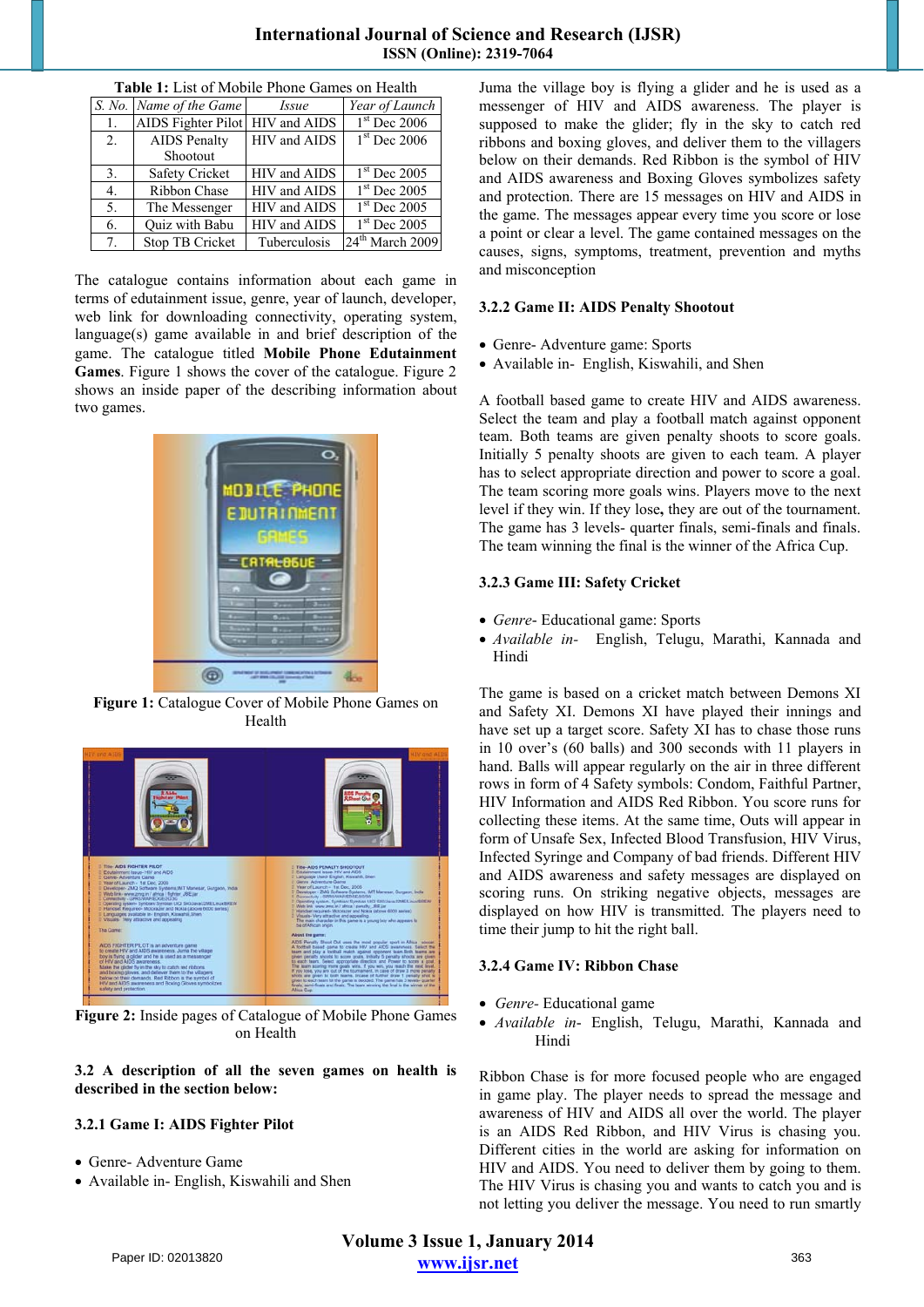to deliver the required message. It is a highly exciting multilevel game with 5 Lives.

### **3.2.5 Game V: The Messenger**

- Genre- Adventure game
- Available in- English, Telugu, Marathi, Kannada and Hindi

You are a HIV and AIDS Awareness Messenger in form of a Pigeon. You are flying from village to village. In the sky you can collect Condoms and Red Ribbons, which needs to be distributed to the villagers below. People living in the villages need Condoms and Red Ribbon to prevent HIV and AIDS. The Pigeon needs to drop the safety objects on specific demand of the villagers. On every correct demand, the villager gets an additional safety and awareness message. Beware the Pigeon can lose a life if it hits a HIV Virus in the sky, and different messages are displayed how HIV is transmitted.

### **3.2.6 Game VI: Quiz with Babu**

- Genre- Interactive game
- Available in- English, Telugu, Marathi, Kannada and Hindi

Quiz with Babu involves users whose bent of mind is more towards quizzing, and they questioning and reasoning. Babu - the village boy is fond of going to school library. He reads a lot about HIV and AIDS in the library and newspapers. He is always busy searching information on HIV and AIDS from different sources. He has made a resolution to spread the HIV and AIDS awareness not only in is village but in the surrounding villages as well. In the evening hours, you can find Babu sitting under the tree in the village questioning people on HIV and AIDS and playing quiz with them. A gamer plays quiz with Babu and tests her knowledge on HIV and AIDS. Players have 10 questions and three lifelines to answer all his questions.

### **3.2.7 Game VII: Stop TB Cricket**

- *Genre-* Interactive game
- *Available in-* English and Hindi

Stop TB Cricket is a game which uses cricket as a sport to deliver messages on Tuberculosis. In 'Stop TB Cricket' there is two teams – Safety XI and TB Germs XI. One has to bat and chase a set of score after choosing his or her team. After every shot, a dialogue box containing facts about the disease of information countering popular myths and misconceptions associated with it is displayed. When a player scores runs, information on how to prevent TB get displayed on screen. When a player loses a wicket, information on how TB is transmitted and its cure is flashed (Jha, 2011)

**3.3 Findings from Study I: Mobile Phone Games for Edutainment: An Exploratory Study** 

### **3.3.1 Time taken to gain proficiency in playing AIDS Fighter Pilot**

Average time taken by respondents to reach proficiency in playing the game was 5 minutes. The minimum time taken was 1 minute and the maximum time taken was 10 minutes. Majority of the respondents (67.5%) learnt to play AIDS Fighter Pilot in a single turn and even reached the score of 300. Thus, AIDS Fighter Pilot was found to be a very simple game, easy to learn and play.

### **3.3.2 Appeal of AIDS Fighter Pilot**

Majority of the respondents (56%) found the game AIDS Fighter Pilot 'somewhat' interesting and engaging. About one-fourth of the respondents found the game 'very' interesting and engaging, 20% found the game 'moderately engaging' and the remaining reported that they did not find the game interesting or engaging at all. Pearson Chi Square Test was performed to see any association between age, sex, education and occupation of the youth with their finding the game interesting and engaging. It was found that there was no association between variables like age, sex, education and occupation of the respondents and their opinion about the appeal of the game.

### **3.3.3 Quality of graphics of AIDS Fighter Pilot**

About 75% of the respondents found the quality of graphics in the game 'very good'. The graphics were simple, clear and colorful.

### **3.3.4 Clarity of instructions for playing AIDS Fighter Pilot**

Majority of the respondents (60%) stated that the instructions for playing were 'very clear'. Only one respondent was not able to understand the instructions. Half the youth took less than one minute in understanding the instructions of the game, 42.5% took 2-5 minutes and the remaining few respondents took 6-10 minutes in understanding the instructions. Thus a majority of the respondents did not take more than 5 minutes to learn Aids Fighter Pilot.

# **3.3.5 Clarity of messages appearing in AIDS Fighter Pilot**

60% of the respondents found the language of the messages in the game very easy and clear. Terms like, 'antiretroviral drugs' and 'safer sex' were not clear to many respondents. More than half of the respondents mentioned that the same message should not be repeated 3 to 4 times in quick succession as it made the game monotonous.

### **3.3.6 Ease of playing the game**

Nearly 70% of the respondents found the game to be very easy to play. Only one respondent found the game difficult to play as he was not comfortable with the key board. All the respondents were made to play the game on the same Motorazer mobile phone. More than half of the respondents (62.5%) found the control of keys 'very easy'. The others faced some difficulty in controlling the keys.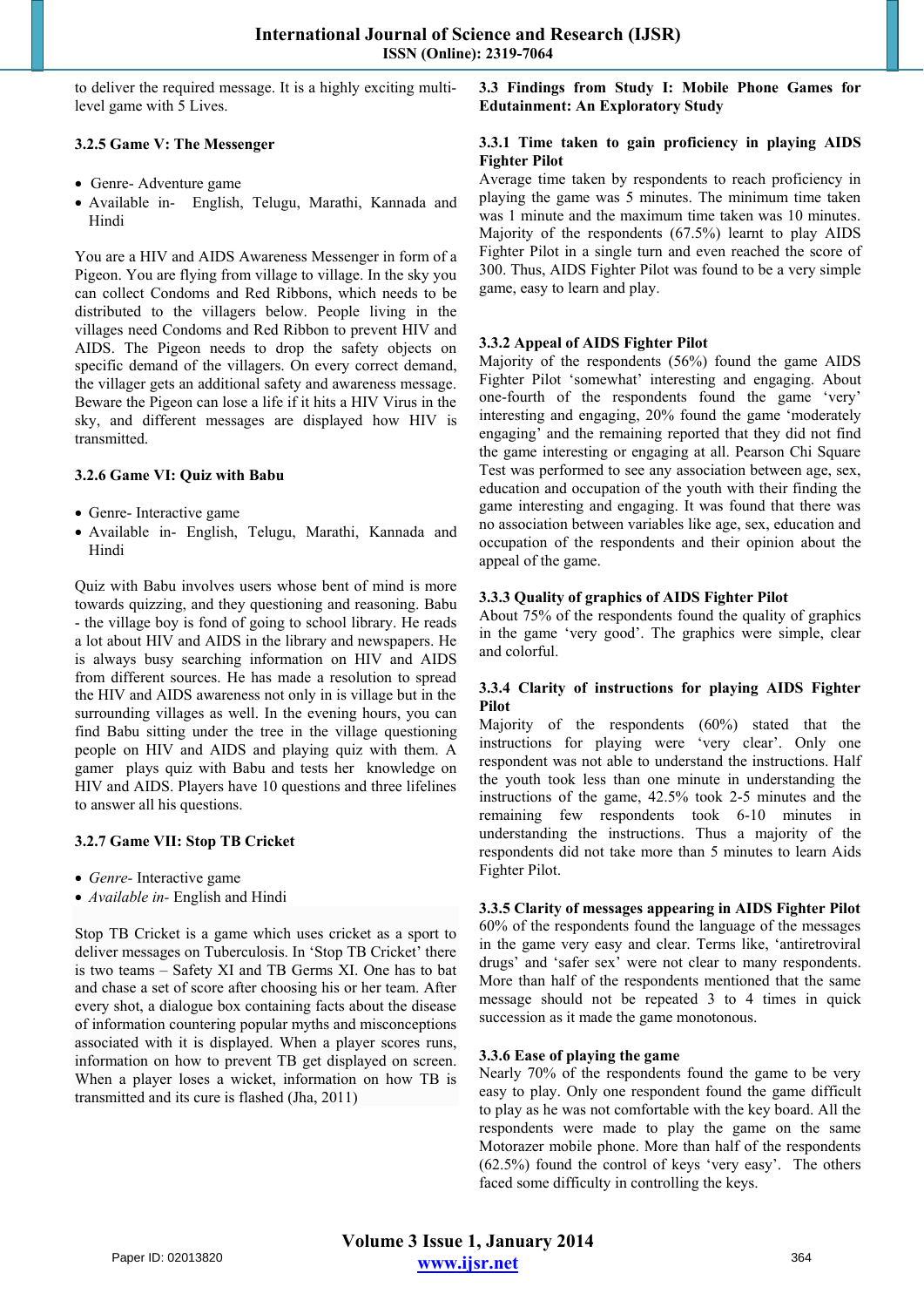### **3.3.7 Time taken in understanding instructions for playing the game**

Half the youth took less than one minute in understanding the instructions of the game, 42.5% took 2-5 minutes and the remaining few respondents took 6-10 minutes in understanding the instructions. Thus a majority of the respondents did not take more than 5 minutes to learn Aids Fighter Pilot.

### **3.3.8 Efficacy of AIDS Fighter Pilot in enhancing awareness about HIV and AIDS**

Awareness Score- Before playing the game: Respondents were given an Awareness Test of 20 questions based on messages appearing in the game. Each question carried one mark. It was found that the minimum score was 10 (for 2) respondents) and the maximum score 20 (for 15 respondents). The average score of the sample before playing the game AIDS Fighter Pilot was 17.48.

Awareness Score-After Playing the Game: The average awareness score of the youth after playing AIDS Fighter Pilot was 19.21. The minimum score obtained was 16 (for 1 respondent). The maximum score was 20 (for 44 respondents). More than three-forth of the respondents scored between 19-20 points after playing AIDS Fighter Pilot. The average gain in score after playing the game was 2 and the range of gain in score was 9. Awareness about HIV and AIDS was found to be significantly higher after playing AIDS Fighter Pilot. This was also confirmed statistically by applying the t test. Awareness about HIV and AIDS before playing AIDS Fighter Pilot was significantly related to the education of the respondents. No such relationship was found between age, sex and occupation of the respondents and their awareness about HIV and AIDS before playing AIDS Fighter Pilot. Awareness about HIV and AIDS after playing AIDS Fighter Pilot was found to be significantly related to the age, sex, education and occupation of the respondents. Thus it can be concluded that although all the respondents liked the game but they perceived HIV and AIDS to be associated with sex. They felt very shy in discussing sex and its association with HIV and AIDS.

### **3.3.9 Suggestions for improving AIDS Fighter Pilot**

About 25% youth suggested improvement in the content and language of the messages. Respondents mentioned that the content delivered in the game was quite heavy. For instance messages like HIV and AIDS screening should be required for employment' and 'Learn to say no to peer pressure' were found to be difficult. Instead of these messages some messages on signs and symptoms could be included in the game. They wanted the language to be simpler as words like 'contagious', 'stigma', 'peer' and 'antiretroviral' were found difficult to understand. A few youth wanted greater ease of playing and better key pad design as the respondents did not find it easy to play the game on Motorazer phone as it was new to them and they were use to handling their own mobile phones.

### **3.3.10 Issues suggested for new mobile phone edutainment games**

Youth suggested that such games should be made on topics like gender, environment, and nutrition and for providing academic support to students on topics from their syllabus in a fun format.

### **3.3.11 Willingness to have mobile phone edutainment games**

Majority of the respondents were willing to have edutainment games in their mobile phones as they found them very informative and entertaining. Some respondents who were homemakers wanted to use the game AIDS Fighter Pilot to initiate a dialogue with their spouse and children on HIV, AIDS and Safe Sex.

### **3.4 Study II: Efficacy of Stop TB Cricket- a Mobile Phone Game for Edutainment**

### **3.4.1 Objective of the game Stop TB Cricket**

Although a majority of the youth (80%) stated that the game they played was about TB. However, the remaining 20% youth mentioned that the game was on cricket- of these a large number (75%) were girls.

### **3.4.2 Time taken to gain proficiency in playing Stop TB Cricket**

A majority of the youth (90%) took only 1-2 times to play the game and develop proficiency in it. A similar trend was observed in both boys and girls. Thus, it can be concluded that the game Stop TB Cricket was easy to understand and play.

### **3.4.3 Ease of playing the game**

The game was found easy to play by a majority of the youth. About 20% of the youth found the game 'very easy' to play and 53.7% reported that it was 'easy' to play. About onefourth of the youth  $(26.3\%)$  found the game 'difficult' to play.

### **3.4.4 Ease of understanding the instructions for playing the game**

Half of the youth (50%) reported that they found the instructions for playing the game 'clear' where as 23.7**%** reported that they were 'very clear'. Nearly one-fourth of the youth (26.3%) reported that the instructions were 'unclear' of these girls were found to be more in number as compared to boys.

### **3.4.5 Problems encountered while playing Stop TB Cricket**

A large number of the youth (65%) did not report any problem in playing the game. However, the others reported problems related to size of buttons on handset, difficulty in understanding some instructions and some messages. It was observed that more girls than boys reported problems while playing the game.

### **3.4.6 Appeal of the game**

Almost all the youth (95%) found the game quite appealing in general. A large number of the youth (70%) found the game very appealing. The TB game was based on cricket which is a very popular sport in India. This was cited as the main reason for liking the game.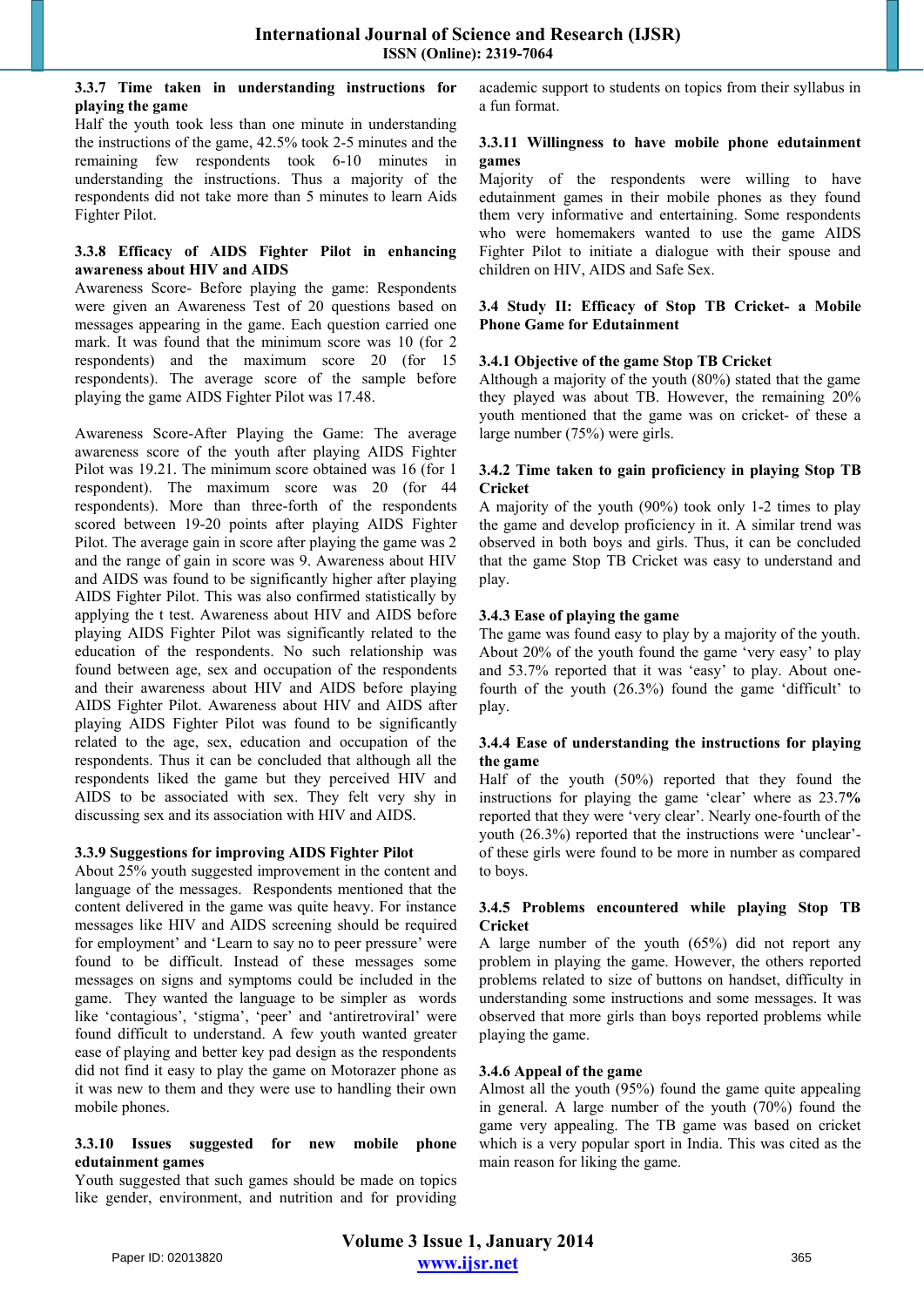### **3.4.7 Language of the Messages**

It was found that only about one-third (36.2%) of the respondents found the messages in the game 'very clear', (57.5%) stated that they found the messages 'clear' and the few remaining found them 'unclear'. Although the game was in Hindi, the words used in some messages were found to be difficult to understand. For example, words like 'sankraman, DOTS pranalee, etc. were found difficult to understand.

### **3.4.8 Efficacy of Stop TB Cricket in enhancing awareness about Tuberculosis**

To assess the effectiveness of Stop TB Cricket in enhancing the youth's awareness about Tuberculosis an Awareness Test comprising of 16 objective type questions was administered to the respondents before and after playing the game. Each question was given 1 mark. The average score on the Awareness Test before playing the game was found to be 10.7 and increased to 12.5 after playing the game. Hence, the average gain in score was 1.7. The gain in average awareness score was found to be more in female respondents (2.08) as compared to male respondents (1.8). The lowest score before playing the game was 6 and the highest score before playing the game was 15 amongst all the youth. The lowest score after playing the game was 9 and the highest score was 16. The minimum gain in score after playing the game was 1 and maximum was 7. A few respondents (5%) did not show any change in awareness score after playing the game.

Increase in the awareness scores clearly indicated that the game Stop TB Cricket was quite effective in increasing awareness of the youth about Tuberculosis. This was also confirmed by statistical analysis. The T-test and Chi-square test were done to measure the association between variables age, sex, occupation and increase in awareness scores before and after playing the game. The game Stop TB Cricket increases the awareness of youth about TB. The paired samples T test values were -11.147. df= 79 at 0.000 level of significance. The expected level of significance was 0.05.

It was concluded that awareness about TB after playing the game Stop TB Cricket was significantly higher amongst the youth. It was concluded that the game Stop TB Cricket is successful in increasing the awareness of youth about TB. It was also concluded that increase in awareness of youth about TB was significantly correlated to the education of the youth. Variables like age group, sex and occupation were not found to have any correlation with the performance of the youth on the awareness test. The figure no. 3 depicts the bar graph showing the Awareness Test Scores of youth- Before and After playing Stop TB Cricket and difference in Before and After Scores.

### **3.4.9 Willingness to acquire edutainment based mobile phone games**

Nearly all the youth (93.7%) expressed willingness to acquire edutainment based mobile phone games in their phones as they found these games to be very informative and entertaining.

### **3.4.10 Issues suggested for making edutainment based mobile phone games**

Most of the youth had a lot of suggestions to give about the kind of new mobile phone games they wanted to be developed. The youth suggested that new mobile phone games should be prepared on health (83.7%), social issues  $(12.5\%)$  and environment  $(7.5\%)$ . They were found willing to participate in the game development process.

### **3.4.11 Suggestions for improving Stop TB Cricket**

A lot of suggestions were offered to improve the game: 17.5% suggested that the game should have different types and levels, 16.2% wanted the content and language to be simpler, 13.7% wanted both male and female players in the game, 12.5% wanted better graphics and 10% wanted better readability in terms of larger font size and slower speed of scrolling of text. Figure 4 shows the youth playing the Stop TB Cricket.

### **3.4.12 Feedback from Experts- Analysis of messages appearing in the game**

The experts from the field of Medicine, Natural Language Processing, Behavior Change Communication, Media and Communication and Development communication and Extension were contacted and explained the purpose of the study. They were given the Schedule as a print copy or on email. They were required to enter their responses in Yes or No and write suggestions for improving messages that they did not approve of. The schedule was designed in a manner that it was easy and quick to fill up. It took about 10-15 minutes to fill up this schedule.

Experts were asked to give their opinion about each message of the game in terms of accuracy, relevance and easy to understand. They were requested to suggest improvement in the structure of the messages. There were the total 16 messages in the game. It was found that the game contained no message on signs and symptoms of TB. A lay person identifies a disease by seeing certain signs and symptoms. Hence it was very important to have messages creating awareness about signs and symptoms of a disease. There were 3 messages on Causes, 4 messages on Diagnosis and Treatment, 4 messages on Prevention and 4 messages on Myths and Misconceptions on Tuberculosis.

Based on feedback from experts it was concluded that out of 16 messages in the game 1 message were rated as Excellent, 9 messages were rated Good, 6 messages were rated Average, none of the messages were graded as Poor and Very Poor. The suggestions given by the experts were used to revise the messages in the game. The revised messages can be incorporated in the next edition of the game by the game developer. Content analysis of the game gave valuable insights about the choice of language and nature of messages to be included in a game on Tuberculosis for mass distribution in Hindi language.

# **4.Conclusions and Recommendations**

The games AIDS Fighter Pilot and Stop TB Cricket were liked by almost all the youth. The concept of edutainment based games was appreciated by all the youth. Mobile Phone Gaming was an innovative media for presenting highly